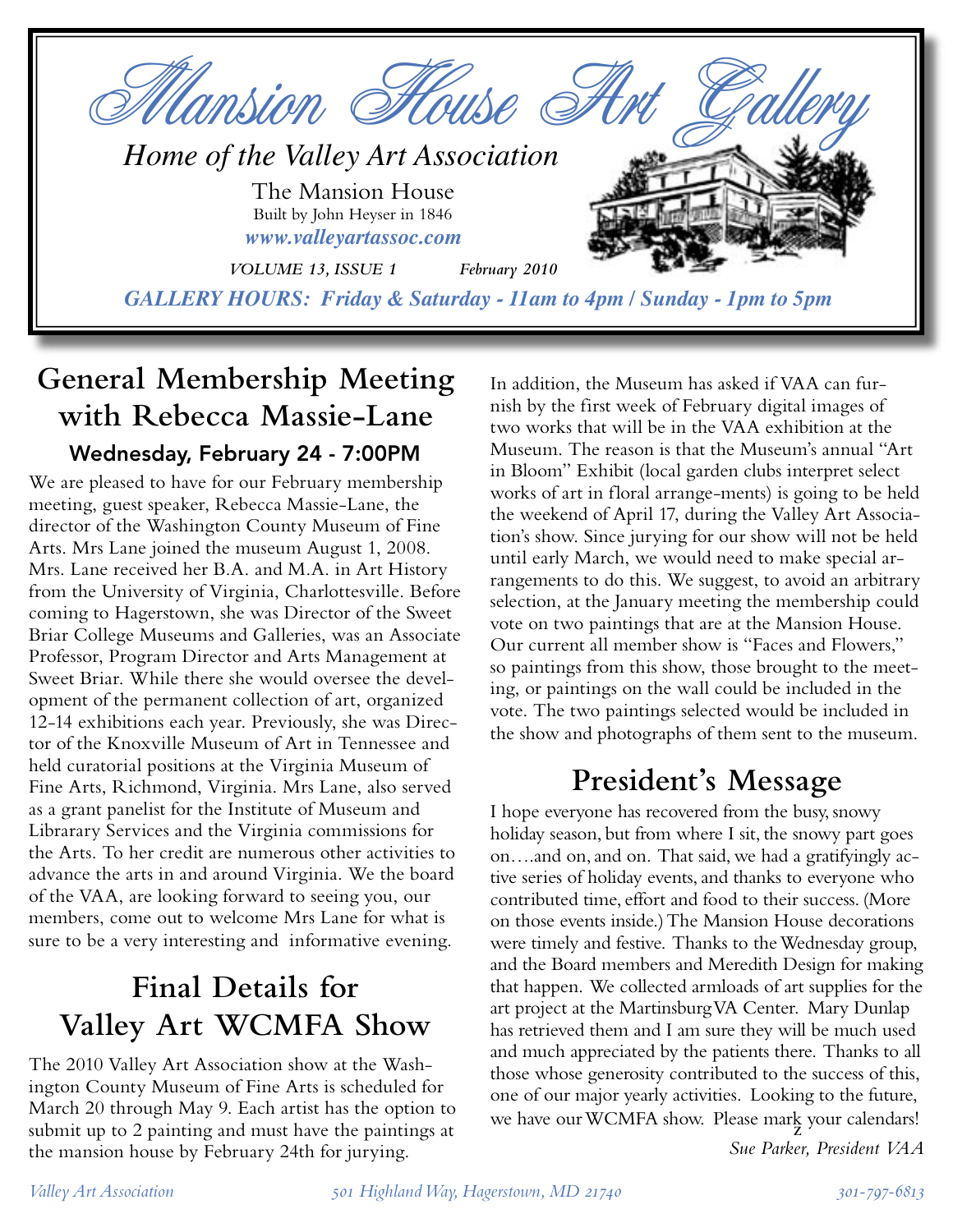# **VAA Jurying Principles for theWCMFA Show**

- In accordance with the Bylaws, and to ensure maximum participation, the number of paintings an individual artist can submit (2 in total) for the WCMFA-VAA show has been determined by considering the number of people who wished to submit paintings in relation to the number the museum can accept (maximum of 40).
- *•* A qualifying minimum score for inclusion will be established by the VAA Board. Any painting included in the museum show must have at least this minimum score. The minimum score for 2010 is at least one point (out of 5) in each jurying category. (These categories are general presentation, values, composition, color, design, control of the medium, and uniqueness or special quality)
- The juror will complete a rating sheet furnished by the VAA. The score for each sheet will be totaled and the scores then ranked in order from highest to lowest.
- Except as noted below, the highest scoring paintings up to the maximum number accepted by the museum will be included in the exhibit.
- In order to ensure maximum representation, no qualifying artist, that is, one who has more than the minimum score on his/her painting(s), can have a second painting included until all of the artists who have qualified have at least one painting included.
- If there are tied scores at the point of choosing the last painting for inclusion in the show, those needed to complete the list will be drawn at random from the group of tied scores after everyone in this group who has already had a painting included in the show has been excluded.
- *•* Each artist will receive a copy of his/her individual score sheets.

# **Show Specifications from theWCMFA**

- Total number of works should not exceed 35-40 with the minimum number of works being 25. (Special Sculpture restrictions: No more than 3 sculptures can be accepted. Three-dimensional pieces should be no larger than 18" Round and no taller than 36" Height. They should be able to be displayed on a pedestal. Pedestals will be supplied by the Museum.)
- *•* Two-Dimensional Works should be no larger than 24" x 36" including frame (inches are continuous, i.e. a 24" x 36" work is the same as 120 continuous inches around the perimeter of the painting)
- *•* Works must be properly framed and have screw eyes on both sides of the back of the frame.
- The following information should be on the

back of each piece: Artist's name, Address, Phone number, Title of Work, and Medium

- *•* The Valley Art Association will provide the Museum with a complete list of pieces in the exhibition including the following information: Title of Work, Artist's Name, Artist's Home City & State, Any photos or digital images of works in the exhibition are also helpful to the Museum when sending out publicity.
- *•* Artists should submit business cards with their works. These will be placed in the exhibition space.
- *•* The Valley Art Association and the Museum will work out a suitable time for all works to be brought to the Museum and a time for pieces to be picked up at the end of the exhibition.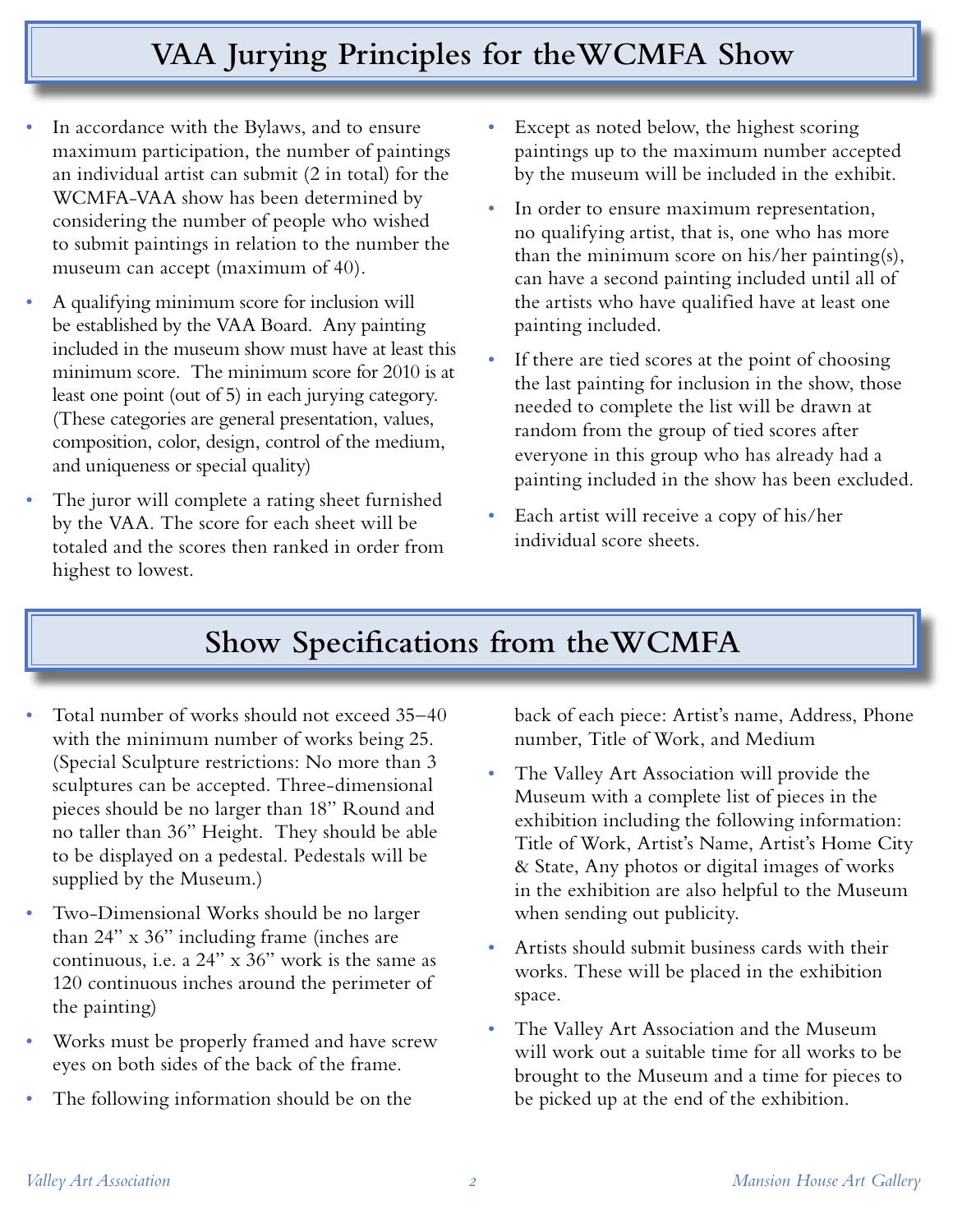# **Painting Tags for theWCMFA Show Jurying**

|                                                                                                                         | Phone Number - _____________ |  |
|-------------------------------------------------------------------------------------------------------------------------|------------------------------|--|
|                                                                                                                         | Size/Medium - ______________ |  |
| <u> 2002 - An Aonaic Aonaic Aonaic Aonaic Aonaic Aonaic Aonaic Aonaic Aonaic Aonaic Aonaic Aonaic Aonaic Aonaic Aon</u> |                              |  |
|                                                                                                                         | Phone Number - ____________  |  |

Please cut the above tags and attach them to your paintings for easy indentification for the jury. These will NOT be used for the show

## **Shows**

### **NORTH GALLERY SHOWS**

- Member Show "Faces and Flowers"- End of JANUARY through FEBRUARY 28. Please bring you paintings by the drop off date which will be January 18, 2010.
- Artworks by Mansion House Students MARCH 5 - MARCH 28. Reception: March 7 from 2 - 4 PM. This show will feature the work of students who have taken classes from Marie Mc-Cafferty and Anna Hogbin. On display will be tole painting and watercolor paintings that have been done in classes at the Mansion House or were developed using lessons learned at the Mansion House.
- Wednesday Morning Group Show APRIL 2 - APRIL 25.

## **ADDITIONAL AREA SHOWS**

#### Washington County Hospital

- FEB Artist of the Month **Janie Moltrup**
- MAR Artist of the Month **Eileen Pollock**

Questions on Art in the Hallways? Contact Lucy Ecker at: 301-733-5320 or a1nanaecker@aol.com.

#### Chambersburg Hospital Artist of the Month

- FEB Artist of the Month -**Lu Mattern (Oils)**
- MAR Artist of the Month **Donna Bingaman (Oils)**
- APR Artist of the Month -**Scott Nimmon (Photography)**

# **Member Recognitions**

Donna Smith Donates Tree - Donna donated the Christmas tree on displayed this year for use in future years. It will be stored up stairs and will certainly make decoration time easier. Thanks Donna.

*Valley Art Association 3 Mansion House Art Gallery* New Members - VAA would like to welcome recent new members: Trent Carbaugh, Lawrence Grim, and mother and daughter, Naomi and Mary Plasterer. Trent has "The Birds of a Feather Art Studio" in Purcellville, VA. Lawrence is a retired engineer from Fairchild who is a photo-realistic watercolorist. Naomi and Mary

Plasterer have drawn and painted since they were little and have won ribbons at local fairs for their work. Welcome, too, to Donna Ashbaugh and Loretta (Anne) Davis who joined us earlier and whom we neglected to welcome properly. Donna, a wonderful watercolorist, is also active in the Potomac River Artist's Guild (Shepherdstown), and is part of the Monday painters' group at the MH. Anne Davis said she hopes that membership in the VAA will enable her to develop her painting skills as well as enjoy the fellowship of the artists. We're glad to have you all with us.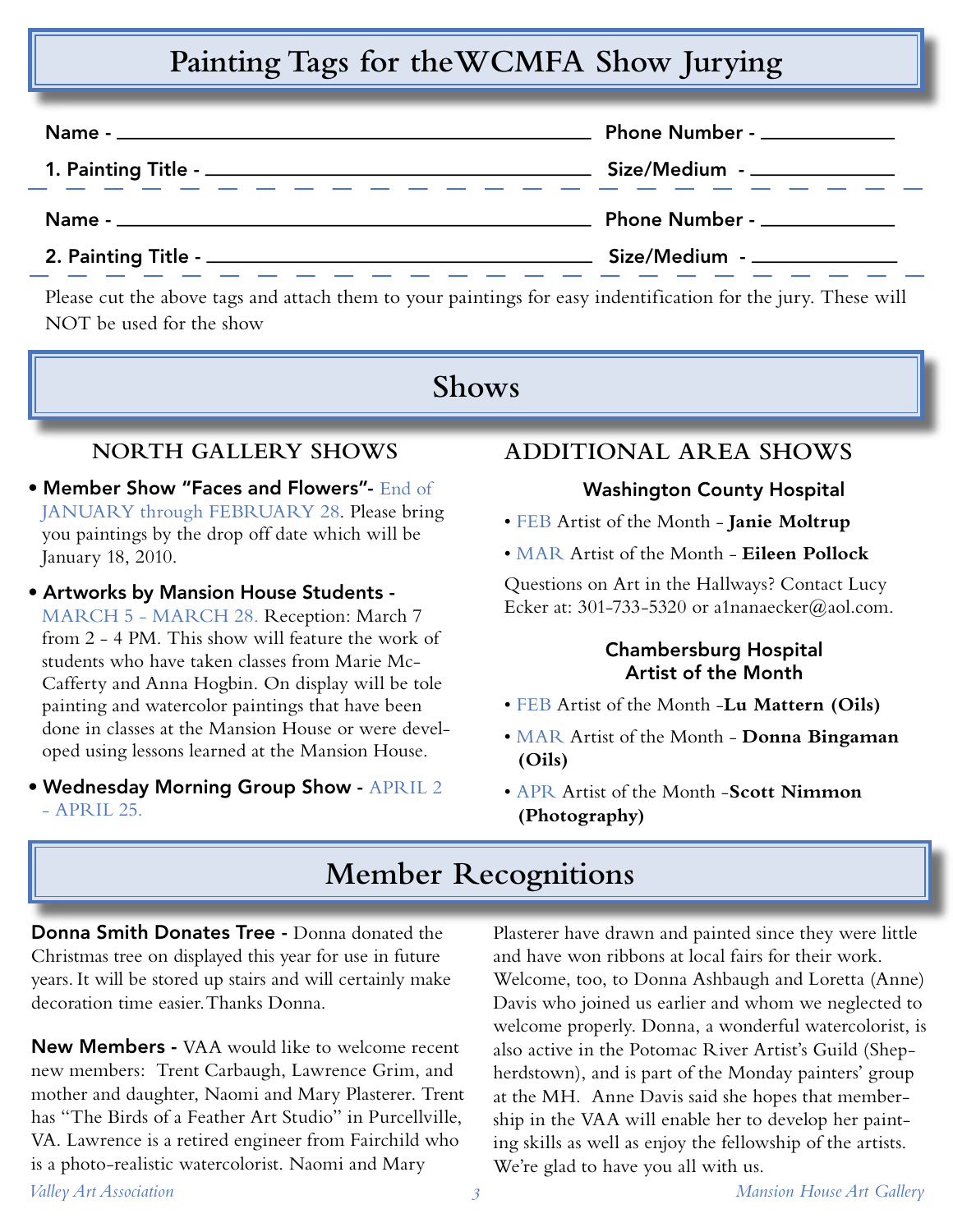# **Classes and Workshops**

## Developing Effective Color in Watercolor Painting Class with Anna Hogbin

**When: 6 PM to 8:30 PM at the Mansion House, March 4 through April 29 (no class April 1) Tuition: \$85 for 8 sessions. Tuition payment must be received by February 20, 2010. Should the class be cancelled, all payments will be returned to the student.**

This class will focus on the use of color in successful paintings: from mixing to color choice to application. Students will develop harmonious paintings based on the use of analogous colors and limited palettes. Using temperature, value, intensity, grays and hue dominance in successful paintings will be covered. Of primary importance, students will be encouraged to move away from copying pictures to utilizing the principles of design in their choice and use of color. The use of hard and soft edges will be part of the discussions. A variety of subject matter will be used. Students are expected us use professional quality materials. A list of materials will be sent to the student upon completion of registration. For questions, please contact Anna at 304-263-1094, by email at: ahogbin@earthlink.net, or by mail at: 55 Fulks Terrace, Martinsburg, WV 25405.

## Old Masters Flemish Technique in Oils - \$190 Workshop with Patt Legg

#### **Starts April 26 to 29th. For info, contact Margaret Bearse at: maggiebearse2003@yahoo.com**

Patt Legg, an artist from Salisbury, North Carolina, paints and teaches the Old Master Flemish (before 1801) technique with a bit of the modern twist . She is a professional artist specializing in still life and portrait painting for over 30 years. Patt has taught this technique 14 of those years. You will work in a series of layers from the underpainting using soft hair brushes to the final pure color. This technique produces a depth and a brilliance of the Masters ofVermeer, Caravaggio and Rembrandt. Class will spreak about painting procedures, still life organization, soft edges and Starving Artist paintings to how to prepare your panel and to clean your brushes.



## *"Grace"* 16 x 20 by Donna Mason draw • sketch • paint • create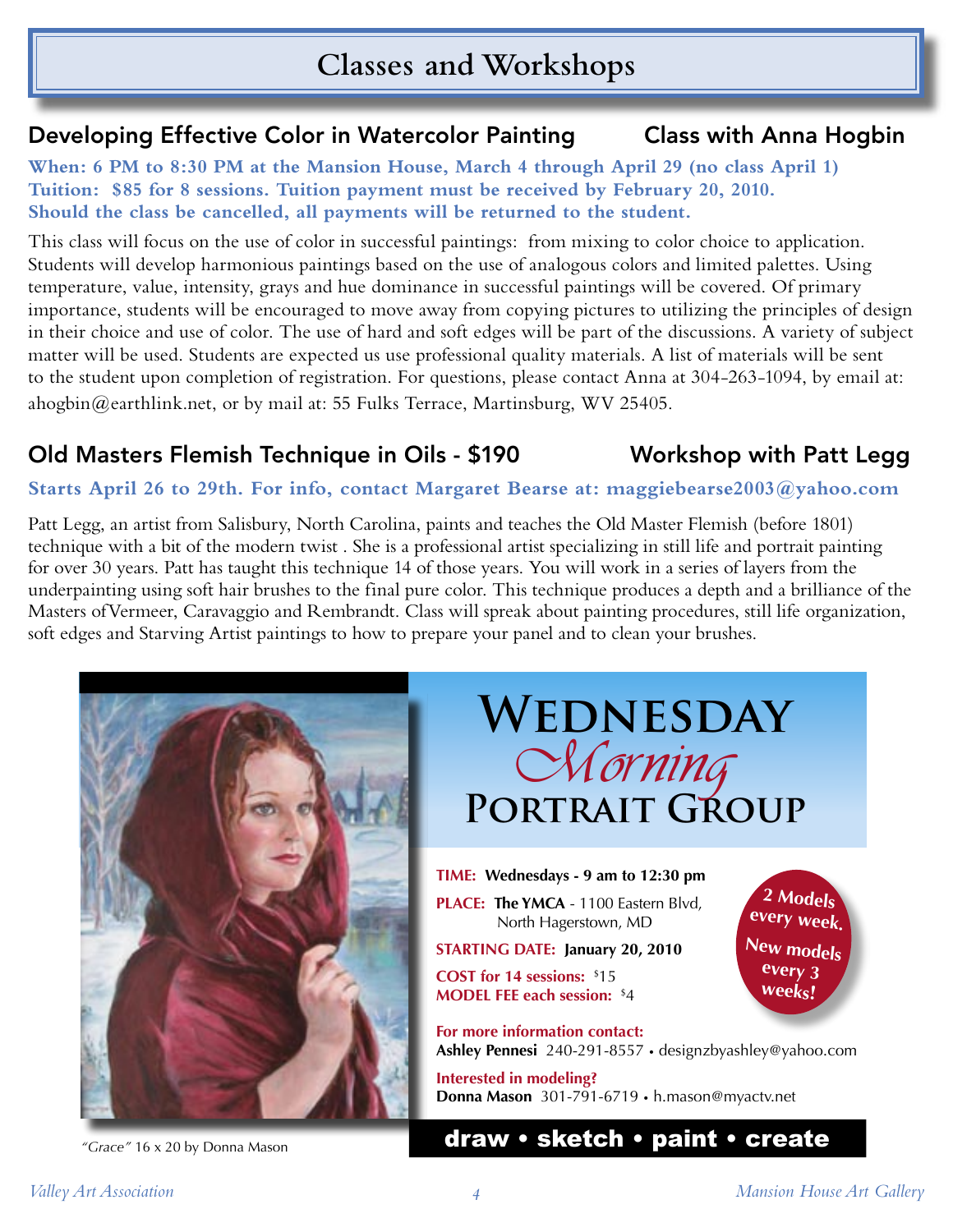## **General Member News**

Annual Tree Illumination - December 4th was the date of this year's City Tree Illumination in the Park. (It really is quite a magical sight, with the hundreds of luminaries lining the paths in the park and around the lake, and the lighted figures in and around the lake. If you have never seen it, it is worth the trip.) The Mansion House had over 300 visitors that night. The Rhinelander Band delighted with their rendition of Jingle Bells, which included children accompanying them on sleigh bells. And of course, Santa presided over the event, to the awed delight of the little ones. There were many sales of small craft items. VAA would like to extend special thanks to those members who hosted at the Mansion House and helped the event

run smoothly: Ruth Peyton, June Savannah, Marilyn Tracy, Lucy Ecker, Sue Bell, Gretchen Starliper, Carol Wilks, Donna Ashbaugh, Lin Pedersen, and Maggie Bearse and Sue Parker. Special thanks to Janie Moltrop, Carol Trovinger, and Janie's friend from Meredith Design who set up and managed the refreshment table which was a full time job that evening!



*Photo by Janie Moltrup*

#### Next Schedule Cleaning for Mansion House -

Those of us who hang our artwork at the Mansion House know that part of our annual obligation is to help with the thorough cleaning of the Mansion House. We had a cleaning Thursday, 1/7/10 and the next one is scheduled for Tuesday, 7/13/10. You need sign up for the July date if you missed the January clean-up.

## Christmas Tea and Tribute to the Founders -

On Sunday, December 6th from 1-3, VAA held its annual Christmas party. This year, it was a tea, with a

special tribute to the founders of the Mansion House Gallery. Invitations were sent to the original exhibitors in the gallery when it opened in August, 30, 1991. These original members included Ronda Albright, June Doub Barnes, Robert Beckett, Mary Carrill, Eleanor Criswell, Marguerite Cyr, Cindy Downs, Ruth Durbin, Lucy Ecker, Frank Fay, Jack Goembel, Mary Lou Goembel, Grant Haines, Virginia Hair, Betty Heck, Betty Holiday, Lonnie Jenkins, Jean Little, Zelma Lushbaugh, Audrey Mentzer, H. Margaret Moore, Clyde Roberts, Marjorie, Tressler, and Brigid Whitman. Although some of the original members are deceased, it is gratifying to note how many of them are still active with The Valley Art Association. There was the usual delectable array of food provided by the members, and a luscious cake honoring the founders. VAA scrapbooks from past years, many put together by Betty Heck, were retrieved and displayed. Sue Parker presented a plaque recognizing the founders that now hangs in the main hall. After eating, everyone reminisced with stories all of the work and fun that went into creating the wonderful gallery that we have today. We are grateful for their vision.

## **NEXT GALLERY MEETING**

All gallery members are asked to attend the Gallery Meeting the afternoon of Wednesday, March 17th at 1:00PM.

#### *Janie Moltrup*

Mansion House Painting Completed - Junior Mason and his crew completed painting the Mansion House Gallery by Thursday, January 14th. Thanks to everyone who pitched in on the cleaning day, January 7th, to get the galleries ready to paint by taking down paintings, moving things away from the walls and removing dirt so it wouldn't get painted into the surfaces. We love those bright, clean walls! **Please remember to attach your painting cards to the paintings, not the walls, and put your name tags on the chair rail to avoid pulling plaster off.** Thanks, Junior!